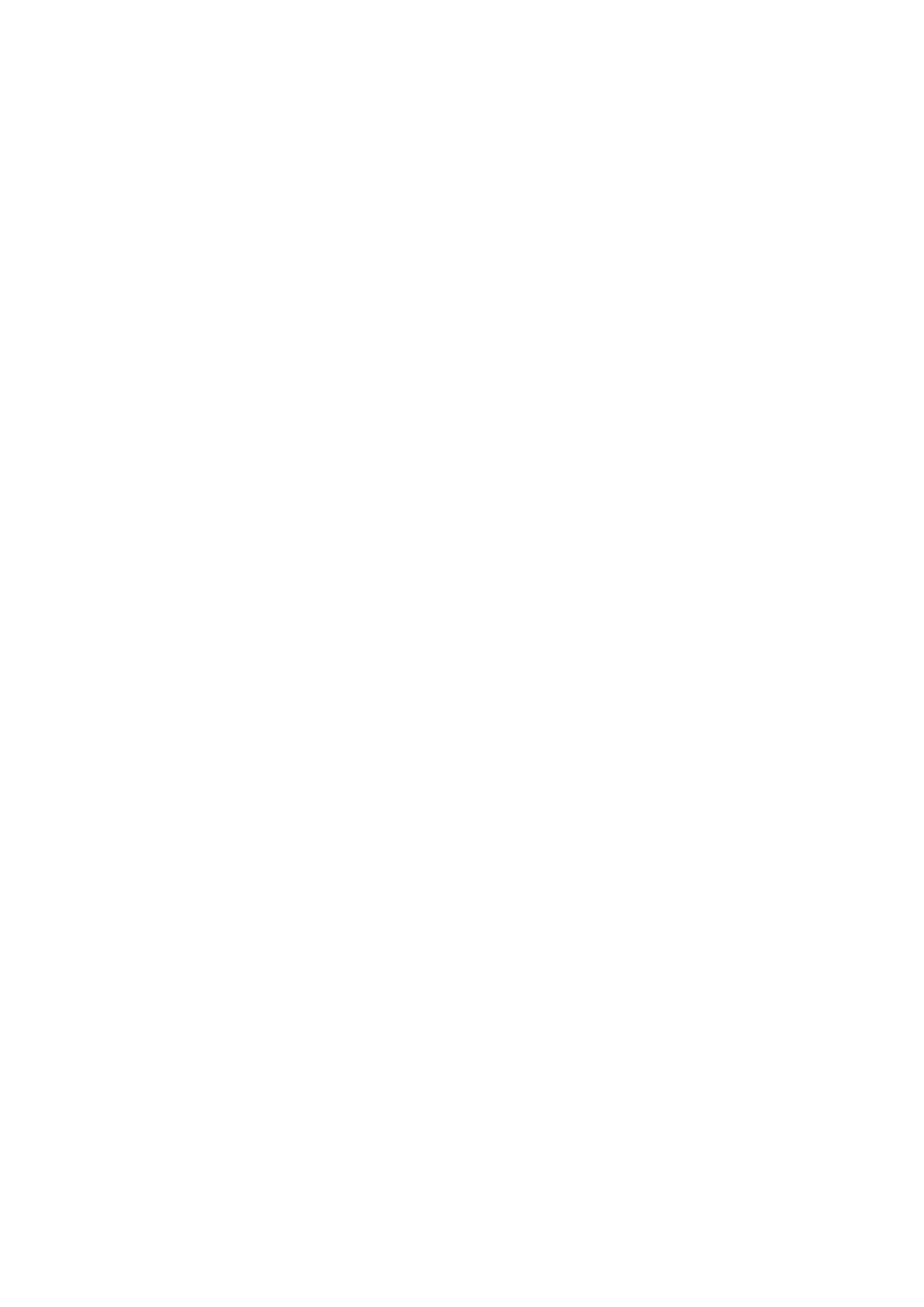*I certify that this PUBLIC BILL, which originated in the LEGISLATIVE COUNCIL, has finally passed the LEGISLATIVE COUNCIL and the LEGISLATIVE ASSEMBLY of NEW SOUTH WALES.*

*Legislative Council 2012* *Clerk of the Parliaments*



New South Wales

## **Criminal Case Conferencing Trial Repeal Bill 2012**

Act No , 2012

An Act to repeal the *Criminal Case Conferencing Trial Act 2008* and to make provision consequent on that repeal.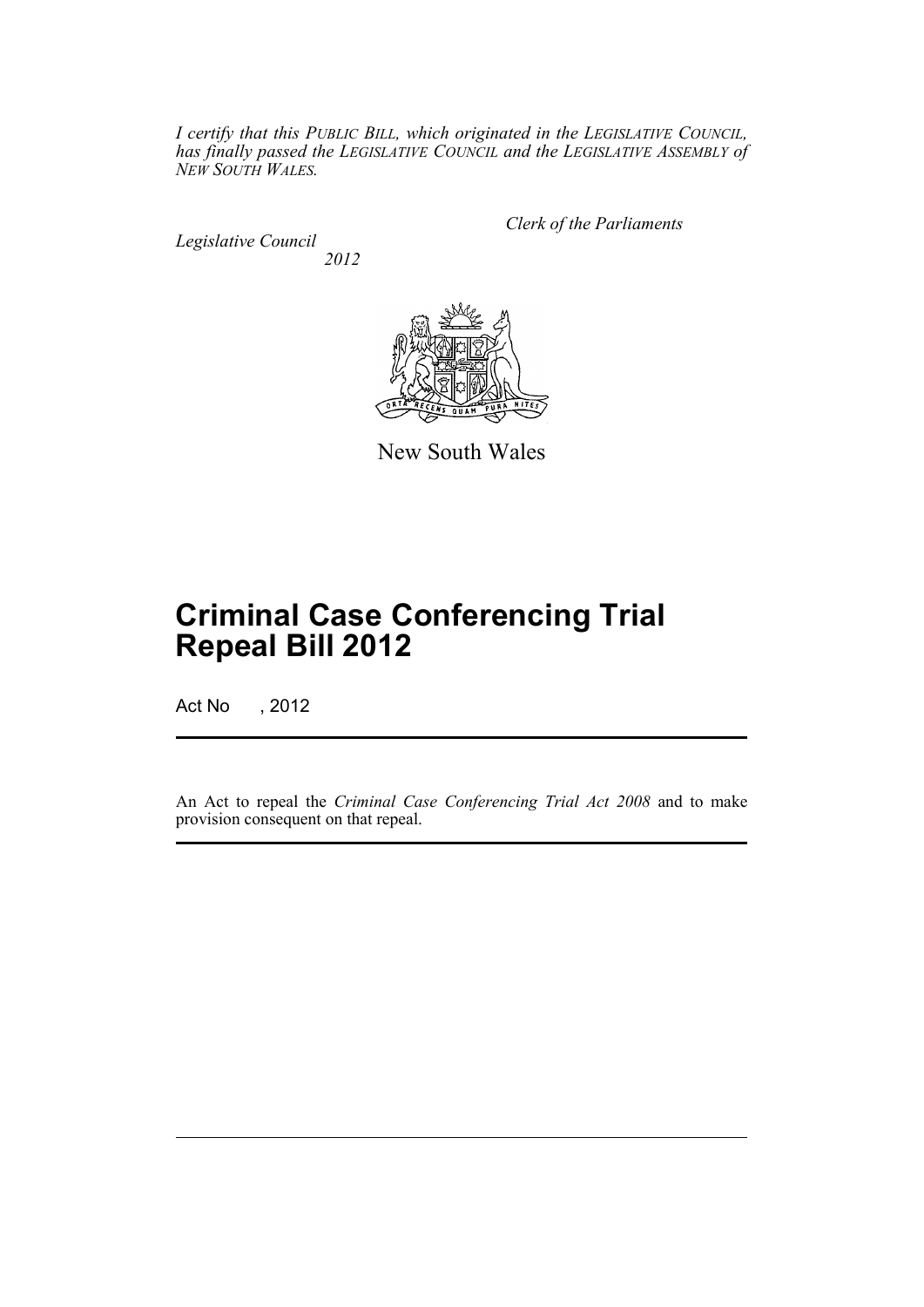### <span id="page-3-0"></span>**The Legislature of New South Wales enacts:**

#### **1 Name of Act**

This Act is the *Criminal Case Conferencing Trial Repeal Act 2012*.

#### <span id="page-3-1"></span>**2 Commencement**

This Act commences on the date of assent to this Act.

#### <span id="page-3-2"></span>**3 Repeal of Criminal Case Conferencing Trial Act 2008 No 10 and Regulation**

The following are repealed:

- (a) *Criminal Case Conferencing Trial Act 2008*,
- (b) *Criminal Case Conferencing Trial Regulation 2008*.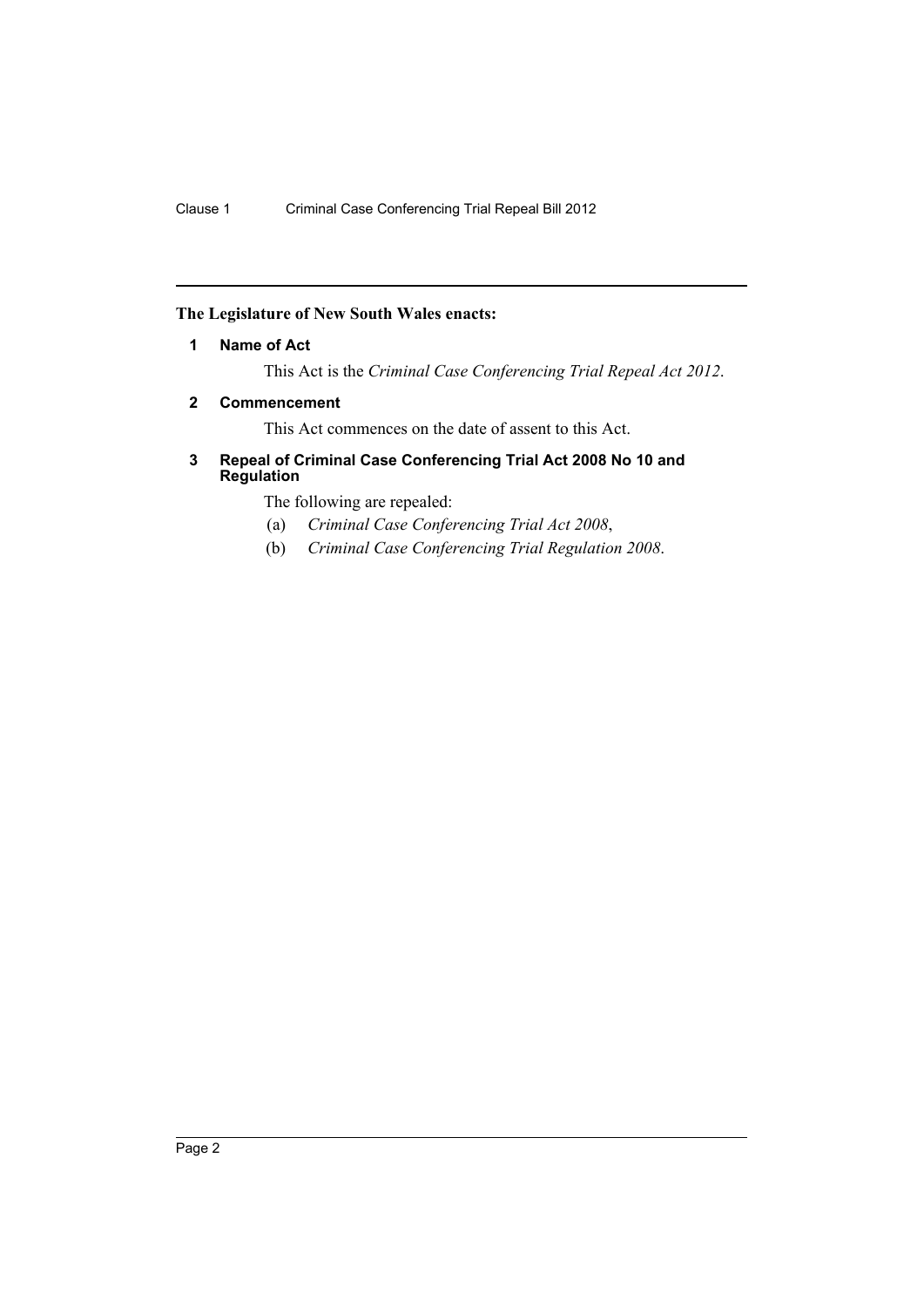Criminal Case Conferencing Trial Repeal Bill 2012

Amendment of Crimes (Sentencing Procedure) Act 1999 No 92 Schedule 1

## <span id="page-4-0"></span>**Schedule 1 Amendment of Crimes (Sentencing Procedure) Act 1999 No 92**

#### **[1] Schedule 2 Savings, transitional and other provisions**

Insert at the end of clause 1 (1):

*Criminal Case Conferencing Trial Repeal Act 2012*

#### **[2] Schedule 2**

Insert at the end of the Schedule with appropriate Part and clause numbering:

### **Part Provisions consequent on repeal of Criminal Case Conferencing Trial Act 2008**

#### **Definitions**

In this Part:

*repeal date* means the date of assent to the *Criminal Case Conferencing Trial Repeal Act 2012*.

*repealed Act* means the *Criminal Case Conferencing Trial Act 2008*, as in force immediately before its repeal.

#### **Effect of repeal of Act**

Except as provided by this Part, the repealed Act ceases to apply on and from the repeal date to and in respect of any proceedings for an offence to which the repealed Act applied immediately before the repeal date (regardless of what steps have been taken with respect to any compulsory conference under the repealed Act in the proceedings).

#### **Continued operation of sentencing discount arrangements**

- (1) Part 4 (Sentences—guilty pleas) of the repealed Act continues to apply (as if it had not been repealed) to and in respect of the sentencing of an offender on or after the repeal date in proceedings for an offence to which the repealed Act applied immediately before the repeal date, but not to the sentencing of an offender who pleads guilty, on or after the repeal date, at any time after being committed for trial.
- (2) The repeal of the repealed Act does not affect a sentence imposed before the repeal date.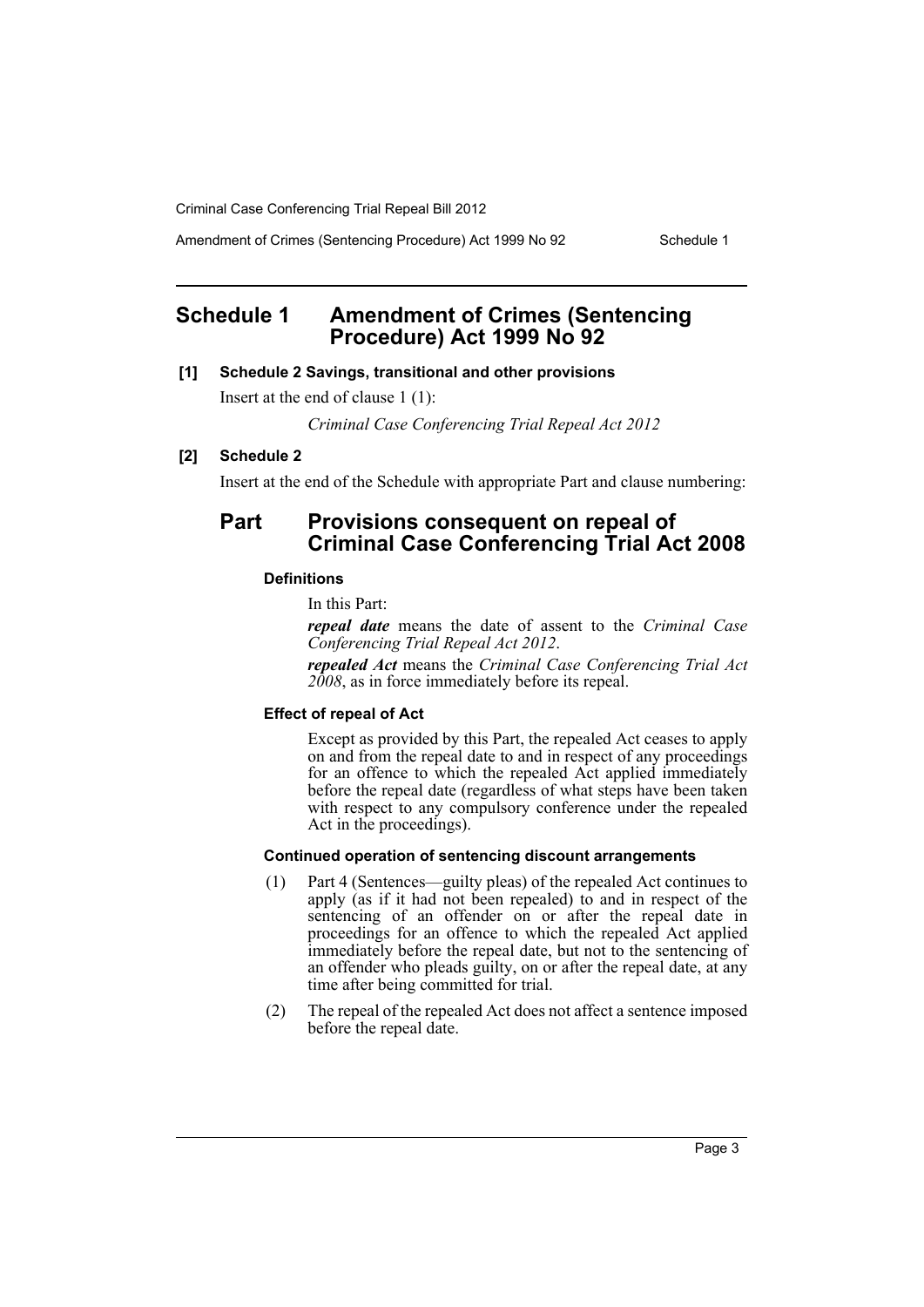Criminal Case Conferencing Trial Repeal Bill 2012

Schedule 1 Amendment of Crimes (Sentencing Procedure) Act 1999 No 92

#### **Continued operation of certain protections and offences**

The following provisions of the repealed Act continue to apply (as if the Act had not been repealed):

- (a) section 6 (4) of the repealed Act, to and in respect of the admissibility of evidence of anything said or admission made (as referred to in that provision) before the repeal date, in any proceedings before a court, tribunal or body commenced before, or on or after, that date,
- (b) section 9 (3) (as qualified by section 9 (7)) of the repealed Act, to and in respect of a pre-conference disclosure certificate filed with the Local Court before the repeal date, in relation to any Local Court proceedings with respect to the matters set out in it commenced before, or on or after, the repeal date,
- (c) section 12 (5) of the repealed Act, to and in respect of a compulsory conference certificate filed before the repeal date,
- (d) section 13 of the repealed Act, to and in respect of:
	- (i) the production and admissibility of a compulsory conference certificate filed before the repeal date (or a copy of such a certificate), in any proceedings before a court, tribunal or body commenced before, or on or after, that date, and
	- (ii) a disclosure of a compulsory conference certificate filed before the repeal date or a copy of such a certificate (or any of its contents) that occurs on or after the repeal date,

**Note.** Section 13 (5) of the repealed Act creates an offence of disclosing the contents of a filed compulsory conference certificate (or copy) in contravention of section 13 (1) of the repealed Act.

(e) section 14 of the repealed Act, to and in respect of a disclosure of information referred to in that section that occurs before, or on or after, the repeal date.